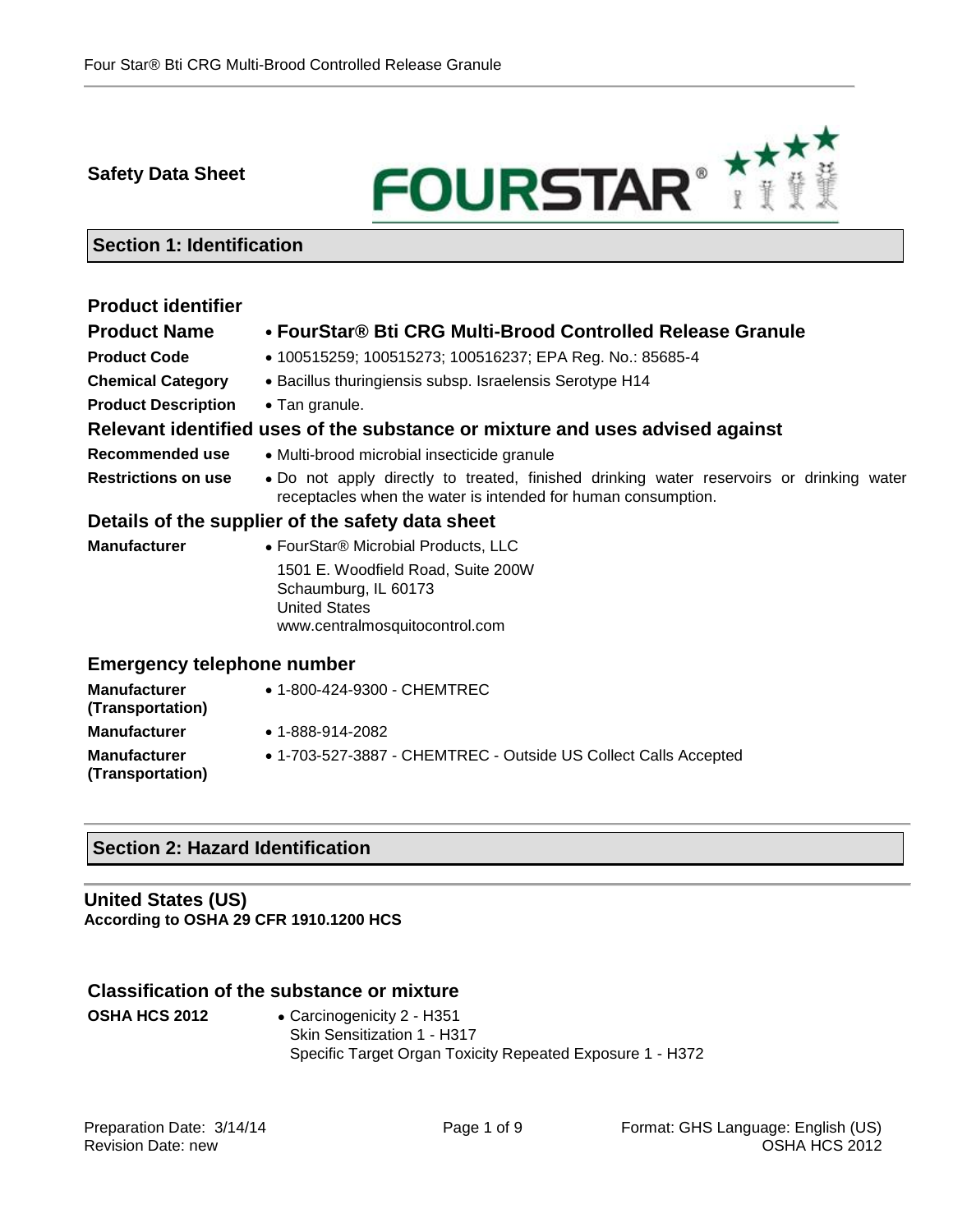# **Label elements OSHA HCS 2012**



| <b>Hazard statements</b>           | • May cause damage to organs through prolonged or repeated exposure Inhalation - H373<br>Suspected of causing cancer. - H351<br>Harmful if inhaled - H332<br>May cause an allergic skin reaction - H317                                                          |
|------------------------------------|------------------------------------------------------------------------------------------------------------------------------------------------------------------------------------------------------------------------------------------------------------------|
| <b>Precautionary</b><br>statements |                                                                                                                                                                                                                                                                  |
| <b>Prevention</b>                  | $\bullet$ Do not breathe dust. - P260<br>Do not handle until all safety precautions have been read and understood. - P202<br>Obtain special instructions before use. - P201<br>Wear protective gloves/protective clothing/eye protection/face protection. - P280 |
| <b>Response</b>                    | • Get medical advice/attention if you feel unwell. - P314<br>IF exposed or concerned: Get medical advice/attention. - P308+P313                                                                                                                                  |
| Storage/Disposal                   | • Store locked up. - P405<br>Dispose of content and/or container in accordance with local, regional, national, and/or<br>international regulations. - P501<br>Refer to Section 13 - Disposal Considerations                                                      |
| <b>Other hazards</b>               |                                                                                                                                                                                                                                                                  |
| <b>OSHA HCS 2012</b>               | • No data available                                                                                                                                                                                                                                              |

# **Section 3 - Composition/Information on Ingredients**

# **Substances**

 Material does not meet the criteria of a substance according to United Nations Globally Harmonized System of Classification and Labeling of Chemicals (GHS)

# **Mixtures**

| <b>Composition</b>               |                    |                |                                                                                     |
|----------------------------------|--------------------|----------------|-------------------------------------------------------------------------------------|
| <b>Chemical Name</b>             | <b>Identifiers</b> | $\frac{10}{6}$ | <b>Classifications According to Regulation/Directive</b>                            |
| <b>Bacillus</b><br>thuringiensis | CAS:68038-71-1     | 10%            | <b>OSHA HCS 2012:</b> Actute toxicity - Inhal. Cat. 4; Skin Sens. Cat. 1            |
| Proprietary                      | Proprietary        | 70% TO 85%     | <b>OSHA HCS 2012:</b> Carcinogen Cat. 2: STOT RE 1 - Resp.                          |
| Proprietary                      | Proprietary        | $< 1\%$        | OSHA HCS 2012: Skin Irrit. 2; Eye Irrit. 2; Skin sens Cat. 1; STOT SE -<br>3(Resp.) |
| Proprietary                      | Proprietary        | $< 1\%$        | <b>OSHA HCS 2012: Not Classified- Criteria not met</b>                              |
| Proprietary                      | Proprietary        | 1% TO 10%      | <b>OSHA HCS 2012: Not Classified- Criteria not met</b>                              |
| Proprietary                      | Proprietary        | 10% TO 20%     | <b>OSHA HCS 2012: Comb. dust</b>                                                    |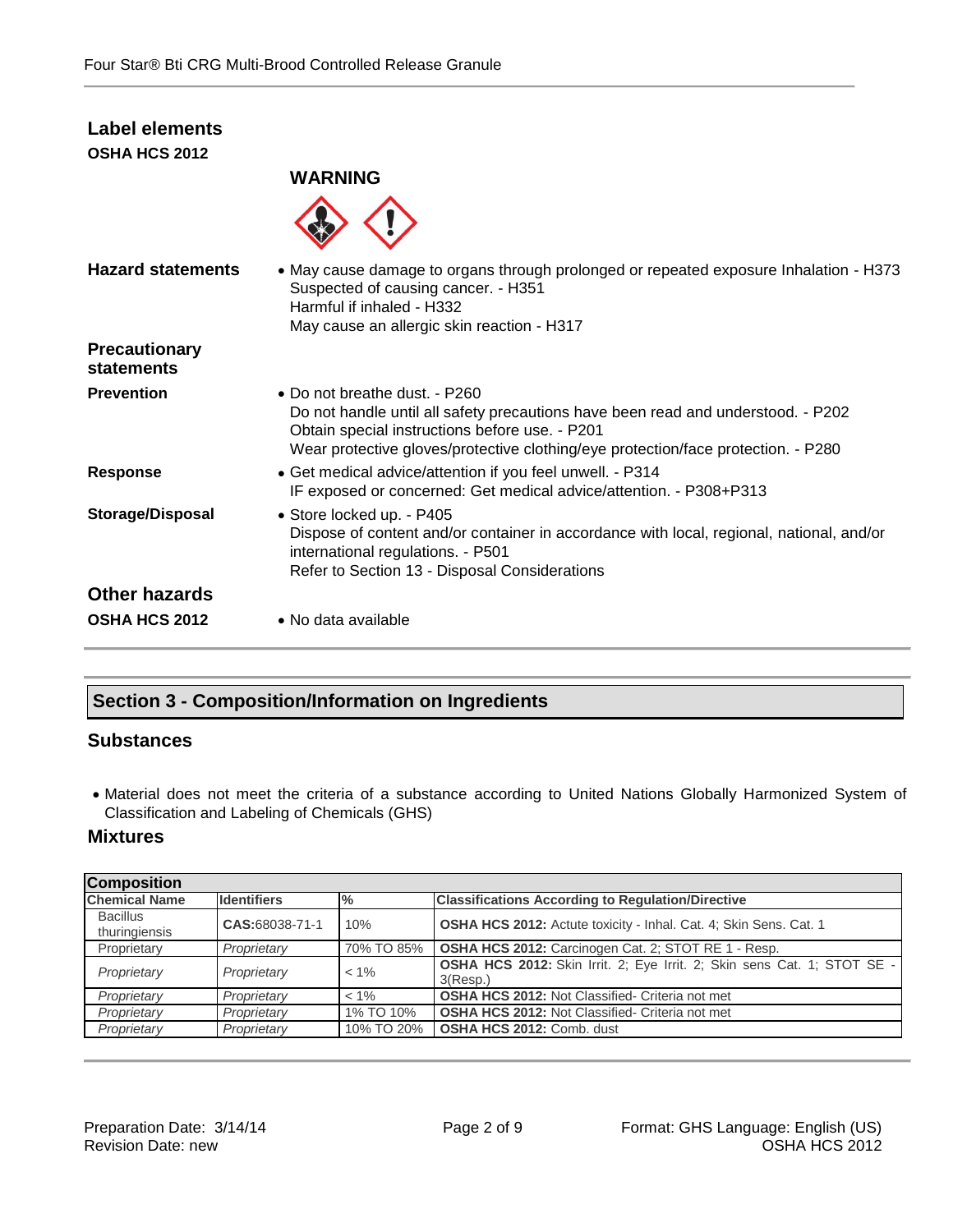# **Section 4: First-Aid Measures**

# **Description of first aid measures**

**Inhalation** Move victim to fresh air. If not breathing, give artificial respiration. Call a POISON CENTER or doctor/physician if you feel unwell.

- **Skin •** Remove contaminated clothing and shoes. Rinse skin immediately with plenty of water for 15-20 minutes. Call a physician or poison control center.
- **Eye** Hold eye open and rinse slowly and gently with water for 15-20 minutes. Remove contact lenses, if present, after the first five minutes, then continue rinsing eye. Call a physician or poison control center.
- **Ingestion** Get medical attention immediately if symptoms occur.

### **Most important symptoms and effects, both acute and delayed**

Refer to Section 11 - Toxicological Information.

# **Indication of any immediate medical attention and special treatment needed**

# **Section 5: Fire-Fighting Measures**

### **Extinguishing media**

**Suitable Extinguishing Media** . In case of fire use media as appropriate for surrounding fire.

**Unsuitable Extinguishing Media • None known.** 

#### **Special hazards arising from the substance or mixture**

- **Unusual Fire and Explosion Hazards** Material is non-combustible and is not expected to pose a fire or explosion hazard.
- **Hazardous Combustion**

**Products**

No data available

- **Advice for firefighters**
- Fire fighters should wear complete protective clothing including self-contained breathing apparatus.

#### **Section 6 - Accidental Release Measures**

#### **Personal precautions, protective equipment and emergency procedures**

**Personal Precautions** . Avoid contact with skin, eyes, and clothing. Wear appropriate personal protective equipment, avoid direct contact. Remove clothing and wash thoroughly before use.

**Emergency Procedures** . Use normal clean up procedures.

#### **Environmental precautions**

 Follow best practice for site management and disposal of waste. Avoid run off to waterways and sewers.

#### **Methods and material for containment and cleaning up**

**Containment/Clean-up Measures** Use appropriate Personal Protective Equipment (PPE). Carefully shovel or sweep up spilled material and place in suitable container. Avoid generating dust.

# **Section 7 - Handling and Storage**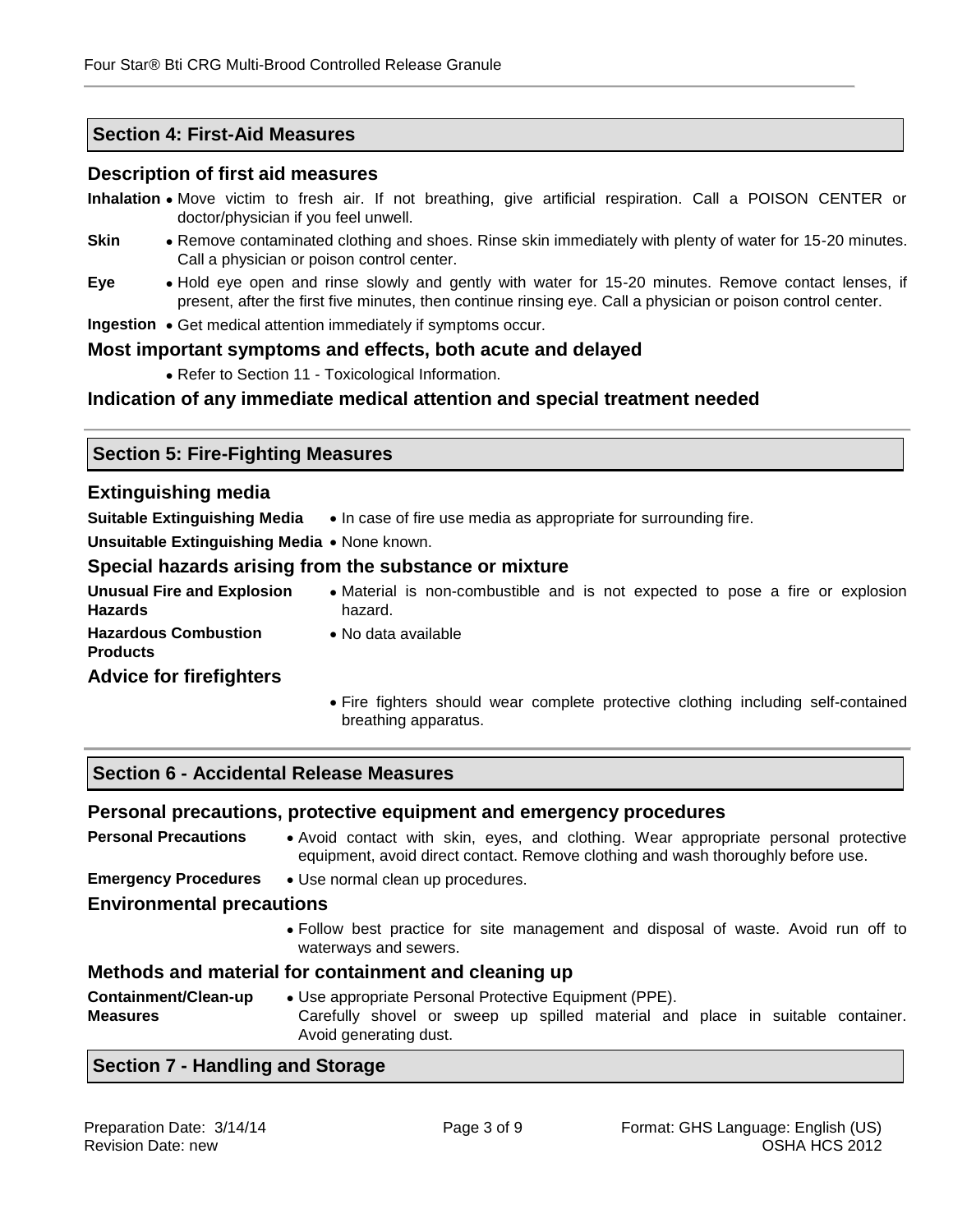# **Precautions for safe handling**

Handling . Routine housekeeping should be instituted to ensure that dusts do not accumulate on surfaces. Use good safety and industrial hygiene practices. Avoid contact with skin and eyes. Use only with adequate ventilation. Wash thoroughly with soap and water after handling and before eating, drinking, or using tobacco. Avoid breathing dust.

## **Conditions for safe storage, including any incompatibilities**

Storage . Store closed containers in a cool dry place. Do not contaminate water, food or feed by storage or disposal. Store in a well-ventilated place. Keep container tightly closed.

# **Section 8 - Exposure Controls/Personal Protection**

### **Control parameters**

| <b>Exposure Limits/Guidelines</b> |  |                                            |                                                     |
|-----------------------------------|--|--------------------------------------------|-----------------------------------------------------|
|                                   |  | <b>Result ACGIH</b>                        | <b>NIOSH</b>                                        |
| Proprietary<br>(Proprietary)      |  | TWAs 0.025 mg/m3 TWA (respirable fraction) | $ 0.05 \text{ mg/m}3 \text{ TWA}$ (respirable dust) |

#### **Exposure Control Notations ACGIH**

•Proprietary : **Carcinogens:** (A2 - Suspected Human Carcinogen)

#### **Exposure Limits Supplemental**

**OSHA**

•Proprietary : **Mineral Dusts:** ((30)/(%SiO2 + 2) mg/m3 TWA, total dust; (250)/(%SiO2 + 5) mppcf TWA, respirable fraction; (10)/(%SiO2 + 2) mg/m3 TWA, respirable fraction)

**ACGIH**

•Proprietary : **TLV Basis - Critical Effects:** (lung cancer; pulmonary fibrosis)

# **Exposure controls**

Use adequate ventilation to remove vapors (fumes, dust etc)

# **Measures/Controls**

**Personal Protective Equipment**

**Pictograms**

**Engineering** 



| <b>Respiratory</b>                                         | • In case of insufficient ventilation, wear suitable respiratory equipment. Not usually<br>required. However, mixers/loaders and applicators not in enclosed cabs or aircraft must<br>wear a dust/mist filtering respirator meeting NIOSH standards of at least N-95, R-95 or<br>$P-95.$ |
|------------------------------------------------------------|------------------------------------------------------------------------------------------------------------------------------------------------------------------------------------------------------------------------------------------------------------------------------------------|
| Eye/Face                                                   | • Wear dust goggles.                                                                                                                                                                                                                                                                     |
| <b>Hands</b>                                               | • Wear appropriate gloves (nitrile rubber)                                                                                                                                                                                                                                               |
| <b>Skin/Body</b>                                           | • Wear protective gloves (nitrile rubber) and clothing to minimize skin contact.                                                                                                                                                                                                         |
| <b>General Industrial</b><br><b>Hygiene Considerations</b> | • Wash thoroughly with soap and water after handling.                                                                                                                                                                                                                                    |

**Environmental Exposure**  Refer to Section 13 - Disposal Considerations.**Controls**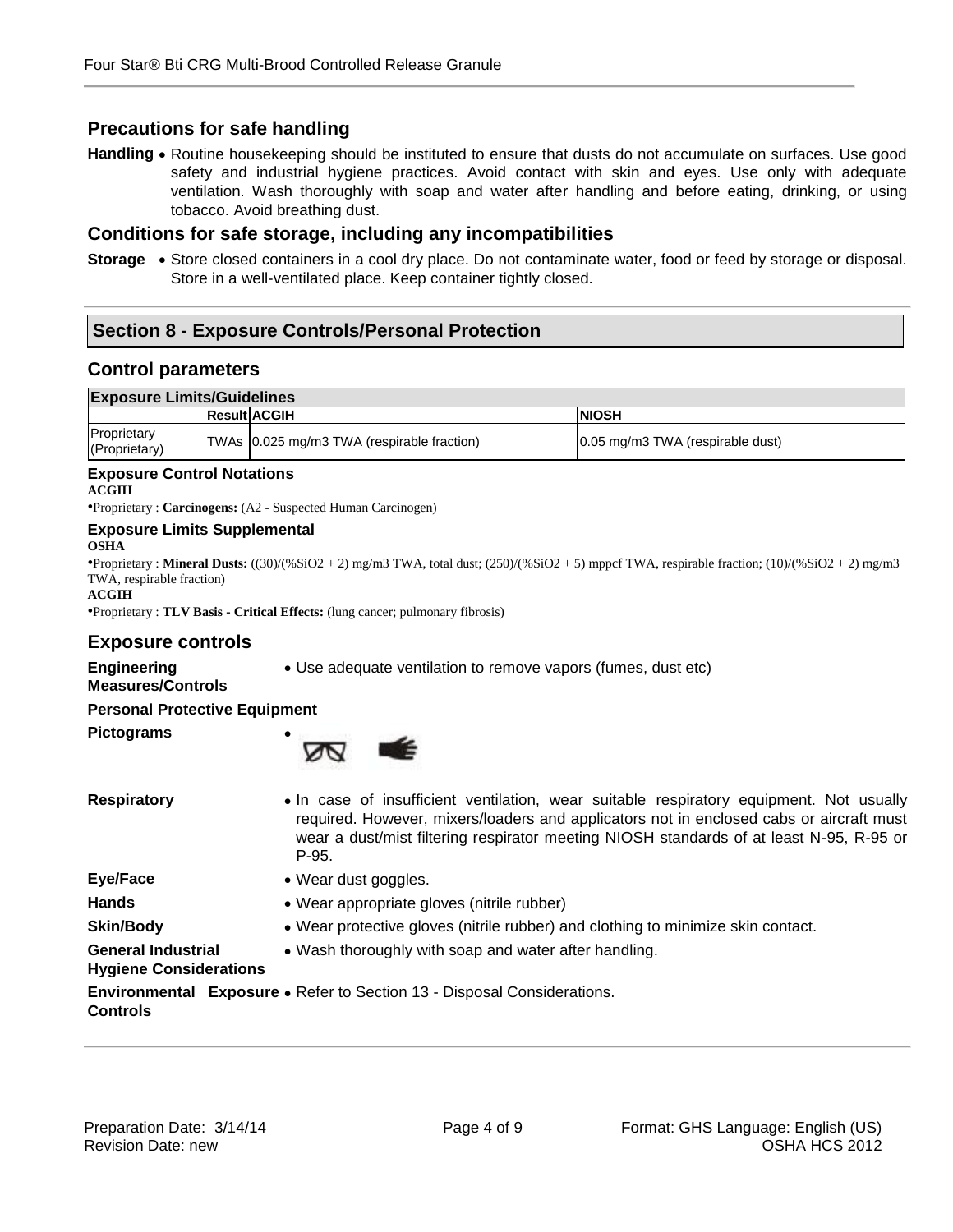# **Section 9 - Physical and Chemical Properties**

# **Information on Physical and Chemical Properties**

| <b>Material Description</b>                   |                   |                                                    |                                     |
|-----------------------------------------------|-------------------|----------------------------------------------------|-------------------------------------|
| <b>Physical Form</b>                          | Solid             | Appearance/Description                             | granules                            |
| Color                                         | tan               | Odor                                               | Mild                                |
| <b>Taste</b>                                  | No data available | Particulate Type                                   | Dust                                |
| <b>Odor Threshold</b>                         | No data available | Physical and Chemical Properties No data available |                                     |
| <b>General Properties</b>                     |                   |                                                    |                                     |
| <b>Boiling Point</b>                          | No data available | <b>Melting Point</b>                               | No data available                   |
| <b>Decomposition Temperature</b>              | No data available | рH                                                 | No data available                   |
| Specific Gravity/Relative Density             | $2.6$ Water=1     | <b>Bulk Density</b>                                | 51.2 $\frac{1}{5}$ /ft <sup>3</sup> |
| <b>Water Solubility</b>                       | Not soluble       | Viscosity                                          | No data available                   |
| <b>Volatility</b>                             |                   |                                                    |                                     |
| Vapor Pressure                                | No data available | Vapor Density                                      | No data available                   |
| <b>Evaporation Rate</b>                       | No data available |                                                    |                                     |
| Flammability                                  |                   |                                                    |                                     |
| <b>Flash Point</b>                            | No data available | UEL                                                | No data available                   |
| LEL                                           | No data available | Autoignition                                       | No data available                   |
| Flammability (solid, gas)                     | Not Flammable.    |                                                    |                                     |
| <b>IEnvironmental</b>                         |                   |                                                    |                                     |
| <b>Octanol/Water Partition</b><br>coefficient | No data available |                                                    |                                     |

# **Section 10: Stability and Reactivity**

| <b>Reactivity</b>                         |                                                                      |
|-------------------------------------------|----------------------------------------------------------------------|
|                                           | • Non-reactive                                                       |
| <b>Chemical stability</b>                 |                                                                      |
| $\bullet$                                 | Stable                                                               |
| <b>Possibility of hazardous reactions</b> |                                                                      |
| $\bullet$                                 | Hazardous polymerization will not occur.                             |
| <b>Conditions to avoid</b>                |                                                                      |
| $\bullet$                                 | None known.                                                          |
| <b>Incompatible materials</b>             |                                                                      |
| $\bullet$                                 | Alkalinity inactivates product. Avoid mixing with hydrogen fluoride. |
| <b>Hazardous decomposition products</b>   |                                                                      |
|                                           | No data available.                                                   |
|                                           |                                                                      |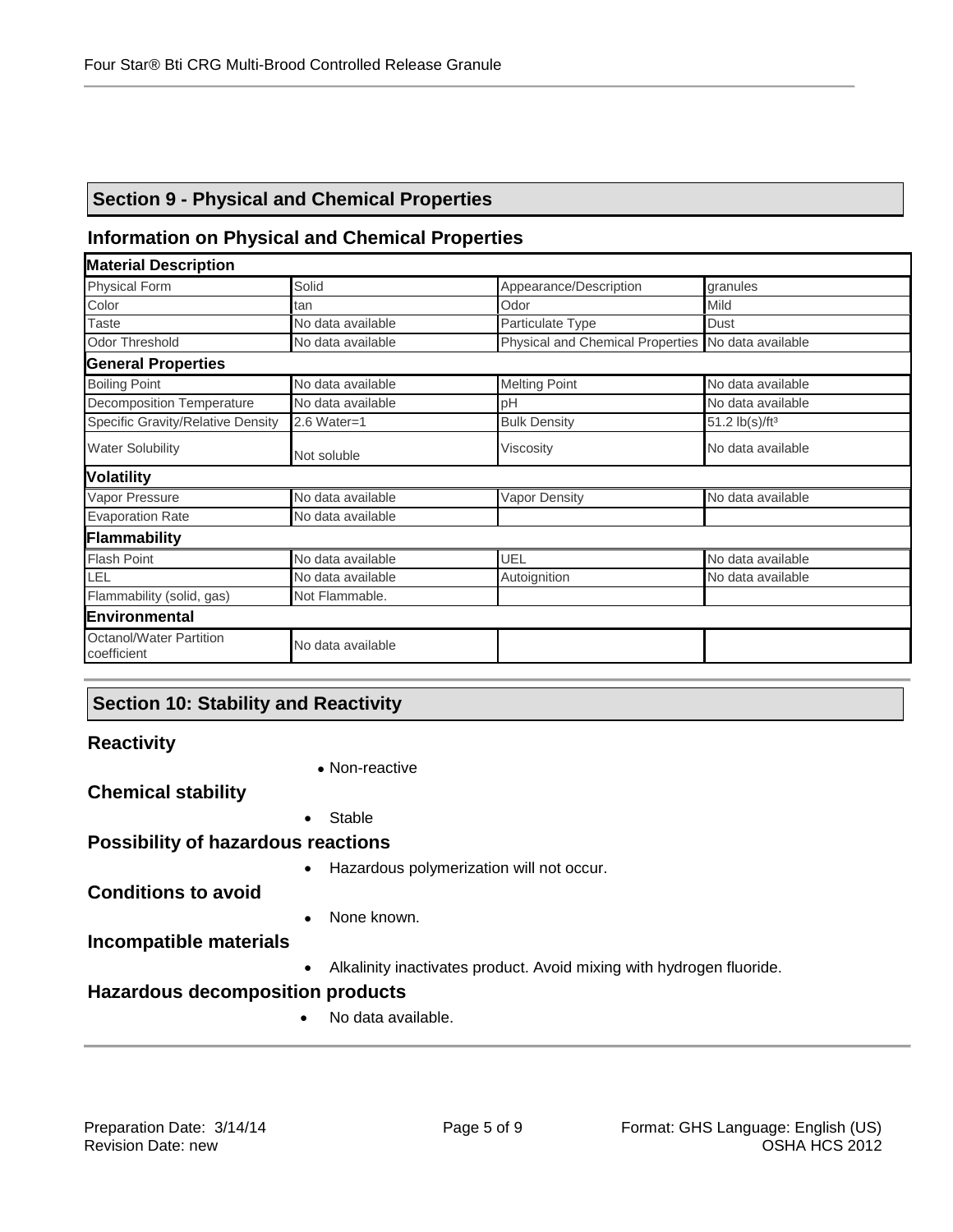# **Section 11 - Toxicological Information**

| <b>Component Name</b>                     | <b>CAS</b>  | Data                                                                                                                                                                                                                              |  |
|-------------------------------------------|-------------|-----------------------------------------------------------------------------------------------------------------------------------------------------------------------------------------------------------------------------------|--|
| Proprietary (70% TO<br>85%                | Proprietary | Acute Toxicity: orl-rat TDLo:120 gm/kg;<br>Tumorigen/Carcinogen: ihl-rat TCLo:50 mg/m3/6H/71W-I                                                                                                                                   |  |
| <i>Proprietary</i> (10% TO<br>20%         |             | Proprietary   Acute Toxicity: orl-rat LD50:>8 gm/kg                                                                                                                                                                               |  |
| Proprietary $(< 1\%)$                     | Proprietary | Acute Toxicity: orl-rat LD50:>6 gm/kg;<br><b>Reproductive:</b> orl-rat TDLo:2500 mg/kg (1-22D preg)                                                                                                                               |  |
| <b>Bacillus thuringiensis</b><br>$(10\%)$ |             | Acute Toxicity: Ingestion/Oral-Rat LD50 • 5000 mg/kg; Inhalation-Rat LC50 • 2.04 mg/L 4<br>68038-71-1   Hour(s); Skin-Rabbit LD50 · 5000 mg/kg;<br><b>Irritation:</b> Eye-Rabbit • Mild irritation; Skin-Rabbit • Mild irritation |  |

# **Information on toxicological effects**

| <b>GHS Properties</b>            | <b>Classification</b>                                                                                                                                                                                        |
|----------------------------------|--------------------------------------------------------------------------------------------------------------------------------------------------------------------------------------------------------------|
| Acute toxicity                   | <b>OSHA HCS 2012</b> Acute Toxicity - Dermal - Classification criteria not met; Acute<br>Toxicity - Inhalation - Classification criteria not met; Acute Toxicity - Oral -<br>Classification criteria not met |
| <b>Aspiration Hazard</b>         | <b>OSHA HCS 2012</b> Classification criteria not met                                                                                                                                                         |
| Carcinogenicity                  | <b>OSHA HCS 2012</b> Carcinogenicity 2                                                                                                                                                                       |
| <b>Germ Cell Mutagenicity</b>    | <b>OSHA HCS 2012</b> Classification criteria not met                                                                                                                                                         |
| Skin corrosion/Irritation        | <b>OSHA HCS 2012</b> Classification criteria not met                                                                                                                                                         |
| Skin sensitization               | OSHA HCS 2012 Skin Sensitizer 1                                                                                                                                                                              |
| <b>STOT-RE</b>                   | OSHA HCS 2012 Specific Target Organ Toxicity Repeated Exposure 1                                                                                                                                             |
| <b>STOT-SE</b>                   | <b>OSHA HCS 2012</b> Classification criteria not met                                                                                                                                                         |
| <b>Toxicity for Reproduction</b> | <b>OSHA HCS 2012</b> Classification criteria not met                                                                                                                                                         |
| Respiratory sensitization        | <b>OSHA HCS 2012</b> Classification criteria not met                                                                                                                                                         |
| Serious eye damage/Irritation    | <b>OSHA HCS 2012</b> Classification criteria not met                                                                                                                                                         |

Inhalation, skin or eye contact, and ingestion.

# **Potential Health Effects**

# **Inhalation**

**Route(s) of entry/exposure**

| <b>Acute (Immediate)</b>                             | • Under normal conditions of use, no health effects are expected.                                                                                                                                     |
|------------------------------------------------------|-------------------------------------------------------------------------------------------------------------------------------------------------------------------------------------------------------|
| <b>Chronic (Delayed)</b>                             | • Repeated and prolonged exposure may be harmful. May cause damage to organs through<br>prolonged or repeated exposure. Excessive inhalation of crystalline silica (quartz) may cause<br>lung injury. |
| <b>Skin</b>                                          |                                                                                                                                                                                                       |
| <b>Acute (Immediate)</b>                             | • May cause mild irritation.                                                                                                                                                                          |
| <b>Chronic (Delayed)</b>                             | • No data available.                                                                                                                                                                                  |
| Eye                                                  |                                                                                                                                                                                                       |
| <b>Acute (Immediate)</b>                             | • May cause moderate irritation.                                                                                                                                                                      |
| <b>Chronic (Delayed)</b><br>Ingestion                | • No data available.                                                                                                                                                                                  |
| <b>Acute (Immediate)</b><br><b>Chronic (Delayed)</b> | • Under normal conditions of use, no health effects are expected.<br>• No data available                                                                                                              |
|                                                      |                                                                                                                                                                                                       |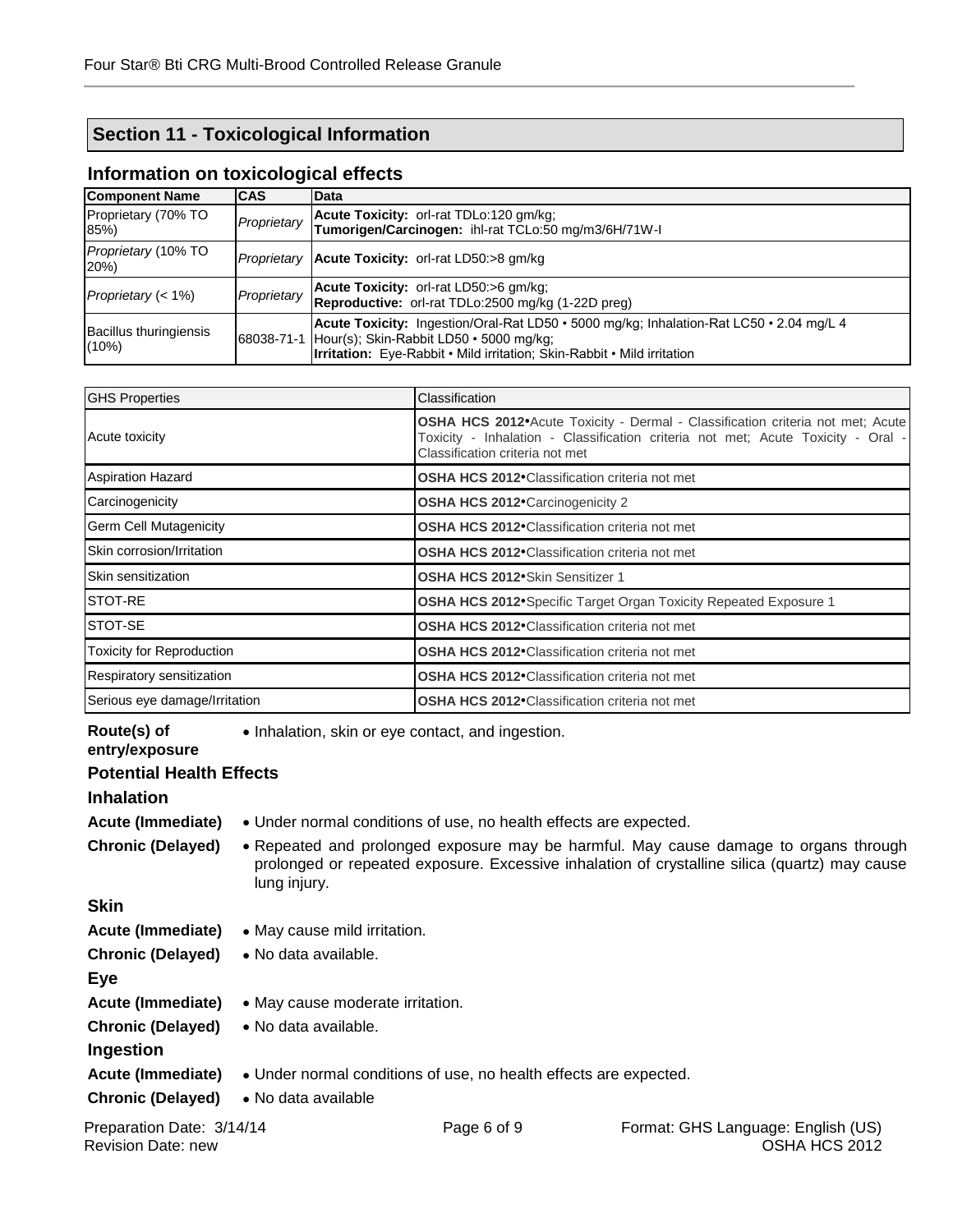| Other<br><b>Chronic (Delayed)</b><br>Carcinogenic<br><b>Effects</b> | • Repeated and prolonged exposure may cause sensitization.<br>• Repeated and prolonged exposure may cause cancer. |                      |                        |
|---------------------------------------------------------------------|-------------------------------------------------------------------------------------------------------------------|----------------------|------------------------|
| <b>Carcinogenic Effects</b>                                         |                                                                                                                   |                      |                        |
|                                                                     | <b>CAS</b>                                                                                                        | <b>IARC</b>          | <b>NTP</b>             |
| Proprietary                                                         | Proprietary                                                                                                       | Group 1-Carcinogenic | Known Human Carcinogen |

# **Section 12 - Ecological Information**

## **Toxicity**

**Other**

No data available

**Persistence and degradability**

No data available.

# **Bioaccumulative potential**

No data available.

**Mobility in Soil**

No data available.

# **Other adverse effects**

**Potential Environmental Effects** Do not contaminate water when disposing or equipment washwaters or rinsate. Do not apply to treated, finished drinking water reservoirs or drinking water receptacles when the water is intended for human consumption.

# **Section 13 - Disposal Considerations**

#### **Waste treatment methods**

| <b>Product</b> | • Do not contaminate water, food, or feed by storage disposal. Dispose of content and/or container in                                                       |
|----------------|-------------------------------------------------------------------------------------------------------------------------------------------------------------|
| waste          | accordance with local, regional, national, and/or international regulations. Do not contaminate water<br>when disposing of equipment washwaters or rinsate. |
| Packaging      | • Dispose of content and/or container in accordance with local, regional, national, and/or international                                                    |
| waste          | regulations. Completely empty bag, then dispose of empty bag in trash. Do not reuse container.                                                              |

# **Section 14 - Transport Information**

|                      | <b>UN</b><br>Inumber | UN<br>proper<br><b>Iname</b> | shipping Transport<br>class(es) | hazard   Packing<br>group | <b>IEnvironmental</b><br><b>hazards</b> |
|----------------------|----------------------|------------------------------|---------------------------------|---------------------------|-----------------------------------------|
| <b>DOT</b>           | <b>NDA</b>           | Not Regulated                | <b>NDA</b>                      | <b>NDA</b>                | <b>NDA</b>                              |
| <b>IMO/IMDG</b> NDA  |                      | Not regulated                | <b>NDA</b>                      | <b>NDA</b>                | <b>NDA</b>                              |
| <b>IATA/ICAO NDA</b> |                      | Not regulated                | <b>NDA</b>                      | <b>NDA</b>                | <b>NDA</b>                              |

#### **Special precautions for user No data available No data available**

**Transport in bulk according to Annex II of MARPOL 73/78 and the IBC Code .** No data available **Other information**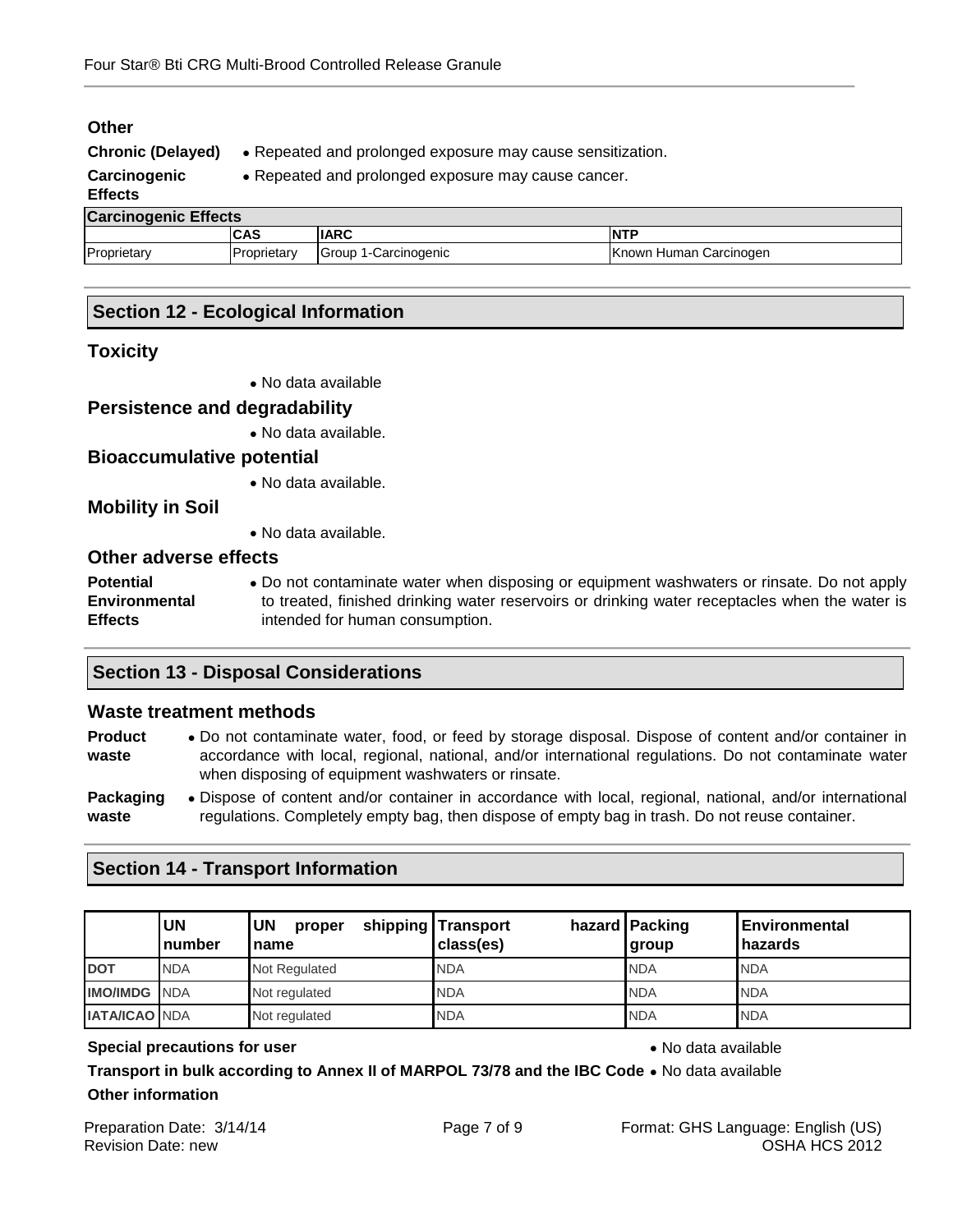**IMO/IMDG No data available No data available No data available** 

**IATA/ICAO No data available No data available No data available** 

# **Section 15 - Regulatory Information**

## **Safety, health and environmental regulations/legislation specific for the substance or mixture SARA Hazard Classifications** • Chronic

#### **FIFRA – Pesticide Labeling**

This chemical is a pesticide product registered by the United States Environmental Protection Agency and is subject to certain labeling requirements under federal pesticide law. These requirements differ from the classification criteria and hazard information required for safety data sheets (SDS), and for workplace labels of non-pesticide chemicals. The hazard information required on the pesticide label is reproduced below. The pesticide label also includes other important information, including directions for use.

#### **CAUTION**

| • Keep out of reach of children.                                                                                                                                                                                                                                                                                                                                                                                                                                                                                                                                                                                                                                                                                                                                                                                                                                                                                                                                                                                                                                       |
|------------------------------------------------------------------------------------------------------------------------------------------------------------------------------------------------------------------------------------------------------------------------------------------------------------------------------------------------------------------------------------------------------------------------------------------------------------------------------------------------------------------------------------------------------------------------------------------------------------------------------------------------------------------------------------------------------------------------------------------------------------------------------------------------------------------------------------------------------------------------------------------------------------------------------------------------------------------------------------------------------------------------------------------------------------------------|
| • Causes moderate eye irritation. Harmful if absorbed through skin. Avoid contact with skin, eyes<br>or clothing. Remove clothing and wash thoroughly before use.<br>Mixers/loaders and applicators not in enclosed cabs or aircraft must wear gloves and a dust/mist<br>filtering respirator meeting NIOSH standards of at least N-95, R-95, or P-95.<br>Repeated exposure to high concentrations of microbial proteins can cause allergic sensitization.<br>Wash thoroughly with soap and water after handling and before eating, drinking, chewing gum,<br>using tobacco or using the toilet.                                                                                                                                                                                                                                                                                                                                                                                                                                                                       |
| • IF INHALED: Move person to fresh air. If person is not breathing, call 911 or an ambulance, then<br>give artificial respiration, preferably by mouth to mouth if possible. Call poison control center or<br>doctor for treatment advice.<br>IF IN EYES: Hold eye open and rinse slowly and gently with water for 15-20 minutes. Remove<br>contact lenses, if present, after the first 5 minutes, then continue rinsing eye. Call a poison<br>control center or doctor for treatment advice.<br>IF ON SKIN: Take off contaminated clothing. Rinse skin immediately with plenty of water for 15-<br>20<br>Call<br>poison<br>control<br>center<br><b>or</b><br>doctor<br>for<br>minutes.<br>a<br>treatment<br>advice.<br>HOT LINE NUMBER: Have the product container or label with you when calling a poison control<br>center or doctor, or going for treatment. You may also contact 1-800-222-1222 for emergency<br>medical treatment information.                                                                                                                   |
| • Do not contaminate water when disposing or equipment washwaters or rinsate. Do not apply to<br>treated, finish drinking water reservoirs or drinking water receptacles when the water is intended<br>for human consumption.<br>• Do not contaminate water, food or feed by storage or disposal. PESTICIDE STORAGE: Store in<br>a cool, dry place. PESTICIDE DISPOSAL: To avoid wastes, use all material in this container by<br>application according to label directions. If wastes cannot be avoided, offer remaining product to<br>a waste disposal facility or pesticide disposal program (often such programs are run by state or<br>local governments by industry). CONTAINER HANDLING: Non-refillable container. Do not reuse<br>or refill this container. Completely empty bad into application equipment by shaking and tapping<br>sides and bottom to loosen clinging particles. Then offer for recycling if available, or dispose of<br>empty bag in a sanitary landfill or by incineration. Do not burn unless allowed by state and local<br>ordinances. |
|                                                                                                                                                                                                                                                                                                                                                                                                                                                                                                                                                                                                                                                                                                                                                                                                                                                                                                                                                                                                                                                                        |